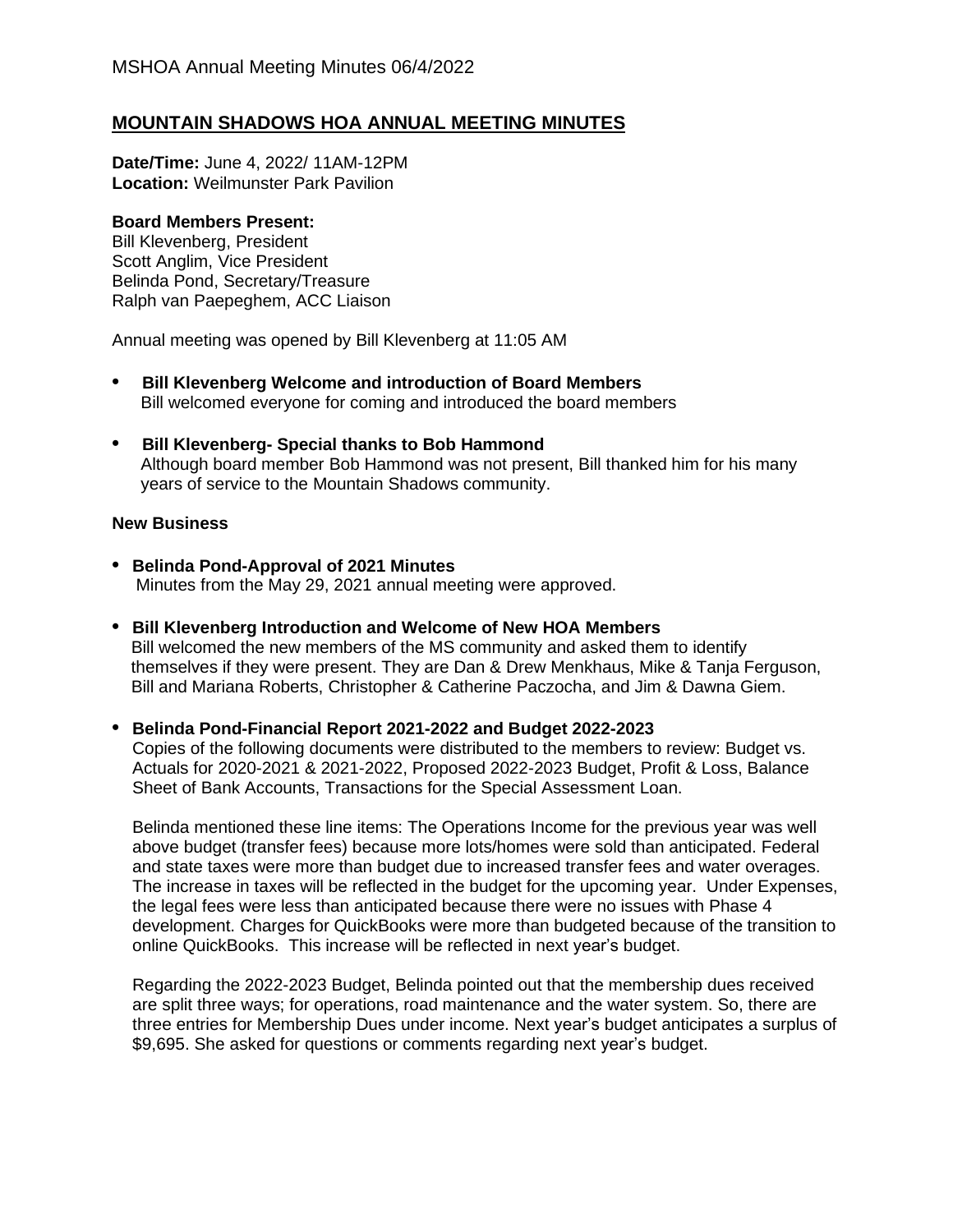For the P&L statement, Belinda noted that \$10,000 was transferred from the water system income to the road maintenance budget. This allocation transfer was approved by the previous board, but entered in QuickBooks during the 2021-2022 budget year.

The Balance Sheet of accounts was reviewed and no one had questions or comments. For the page detailing transactions for the Special Assessment Loan, it was noted that so many homeowners paid off their assessment initially, that there was a surplus after the road work was completed. Therefore, just over \$103,000 was removed from the principal of the loan so that there would be no interest expense for that portion.

### **• Belinda Pond- Reminder of Special Assessment Payment**

 Belinda reminded the community that the next invoices for those using the loan for the special assessment regarding roads will be going out in July.

#### **• Bill Klevenberg—Thank you to volunteers.**

 Bill noted that the back page of the agenda had a list of volunteers who helped with today's meeting and with the ongoing operations of the subdivision. The volunteers are as follows: Water Committee: Bob Seal, Ray VanCour, Tony Rangus, Joe Hofstra, Darryl Denny, Dale Bentley, Lance Price, Michael Hilligas, Mike Ferguson, & Randy Bowersox; Bookkeeping: Cherry VanCour; Tax Preparation: Cherry VanCour & Stacy Perryman; Vote Counters: Billie DaVolt, Kay Baker & Linda Ruppel; Annual Meeting Note Taker: Barb Tumanjan; Food Prep & Set-up: Shannon Klevenberg & Donna Anglim; Check-in & Ballot Prep: Ellen Bush & Janet Hofstra; Meter Reading: Darryl & Linda Denney and Ralph Van Paepeghem; Weed Eating & Entrance Maintenance: Tom Borda; Weed Spraying: Don Hedges; and Website Hosting: Lance Price. Bill made special note of Don Hedges who does the weed spraying along the road and doesn't ask for reimbursement for materials he uses.

### **• Bill Klevenberg-Neighborhood Safety and Traffic Control**

 Bill reminded everyone that even though our roads in Mountain Shadows are private, the same safety rules from city/county roads apply to our roads, specifically underage driving and riding in ATVs without helmets. We should also encourage our visitors to follow these rules as well. Ralph Van Paepeghem said that two concrete blocks and a chain will be added to the top of the Shadow Ridge cul-de-sac to discourage people from going into Phase 4.

### **• Lance Price—Introduction of Proposed CC&R Revision**

 Lance Price introduced a proposed revision to Section 5.3 of the CC&Rs concerning special assessments. He said there is a real concern that special assessment costs could be significant. He proposes an amendment that voting on assessments would be changed from a simple majority for approval to a 2/3 majority. Bill Klevenberg asked for discussion. Ralph Pond responded that he didn't think that a minority (34%) should dictate what the majority wants. He encouraged everyone to vote "no" on the amendment. Lance disagreed that said that the minority wouldn't dictate the group.

**An e-mail ballot will be sent out to all lot/homeowners to vote on the amendment.**

### **• Bill Klevenberg—Introduction of Members running for Board & ACC**

 Bill introduced members who are running for positions and gave them a chance to introduce themselves. For the Board, Mike Ferguson said that he and Tanja have lived in Mountain Shadows for 9 months and would like to give back to the community. Randy Bowersox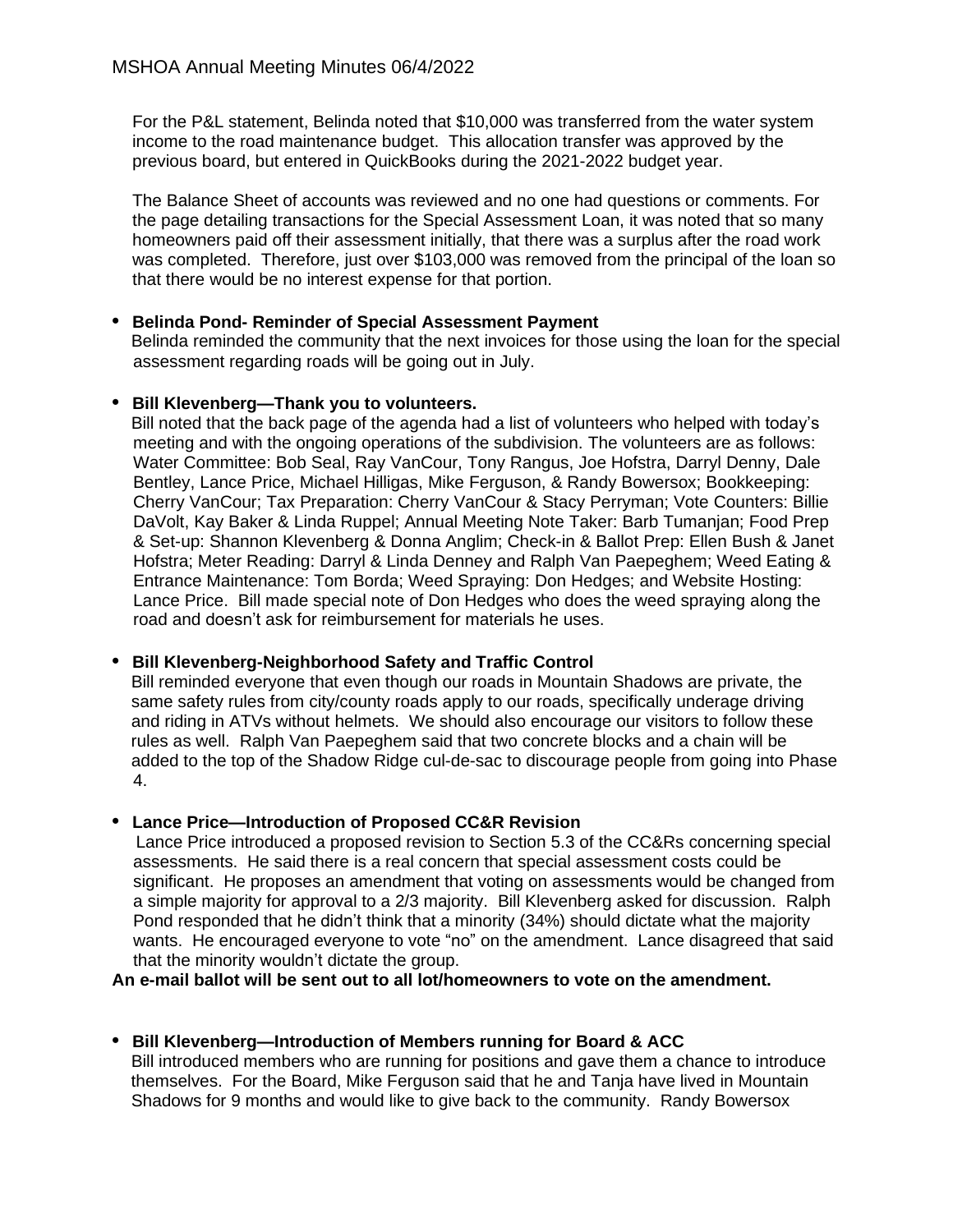introduced himself as a former fire fighter and agriculturist. He has had extensive experience with water systems and pumps. He feels like he has something to offer the HOA.

 For the ACC, Dale Bentley said he would like to be on the committee. Ralph Van Paepeghem said he has been on the ACC committee for 18 years and he wants to help people when they are building. Ralph Pond was also on the ballot for the ACC.

- **• Bill Klevenberg—Call for nominations from the floor** There were no nominations from the floor.
- **• Bill Klevenberg—Election of Officers and Architectural Control Committee** Ellen Bush said that we have 59 lots/homeowners present which provided a quorum for voting. Ballots were cast and given to the vote counters.
- **• Ralph van Paepeghem and Bill Klevenberg—Report of Water System Advisory Committee and DEQ Report**

 Ralph reported that DEQ examines the water system thoroughly every 5 years. Ralph received the detailed report and there were only a few minor issues that were easy to repair and the repairs have been completed. There was a screen off one of the drains, a drip, and a piece of PVC for testing needed adjusting. Last August, when water demand was high, the water committee put the well thru a stress test and they both performed well. Ralph reported that either well will provide more water than the subdivision needs at this time.

**• Bill Klevenberg—Water Master report**

 George Simpson, Water Master was not at the meeting. Bill said he will follow up with George and post the report on the Mountain Shadows website.

**• Ralph van Paepeghem—Report on Architectural Control Committee** Ralph reported that there are several new homes being built and a few shops. Everything looks fine right now. Due to all the spring rain, mud is a big issue.

### **• Bill Klevenberg—Election Results**

Bill congratulated everyone on the ballot. Mike Ferguson and Randy Bowersox will be added to the Mountain Shadows Board. Dale Bentley, Ralph Pond and Ralph Van Paepeghem will be on the Architectural Control Committee. Debbie Bowersox added that we need to thank the board members for the time they volunteer to help the subdivision.

### • **Final Q & A**

 Cindy Thompson asked about the leftover \$10,000 from the road repaving and where it would go. Bill responded that it would stay in the road budget. Cindy also asked about another \$10,000 that was transferred. Bill responded that it was an internal allocation from a previous year's snow removal initiated by the previous board, but logged during the current fiscal year.

Cindy also asked if the board would consider changing the time of the board meetings to evenings so that more people (especially those employed) could attend. The current time of the monthly meeting is at 9 AM on Wednesdays. Bill said that the new board will discuss it once they have new members.